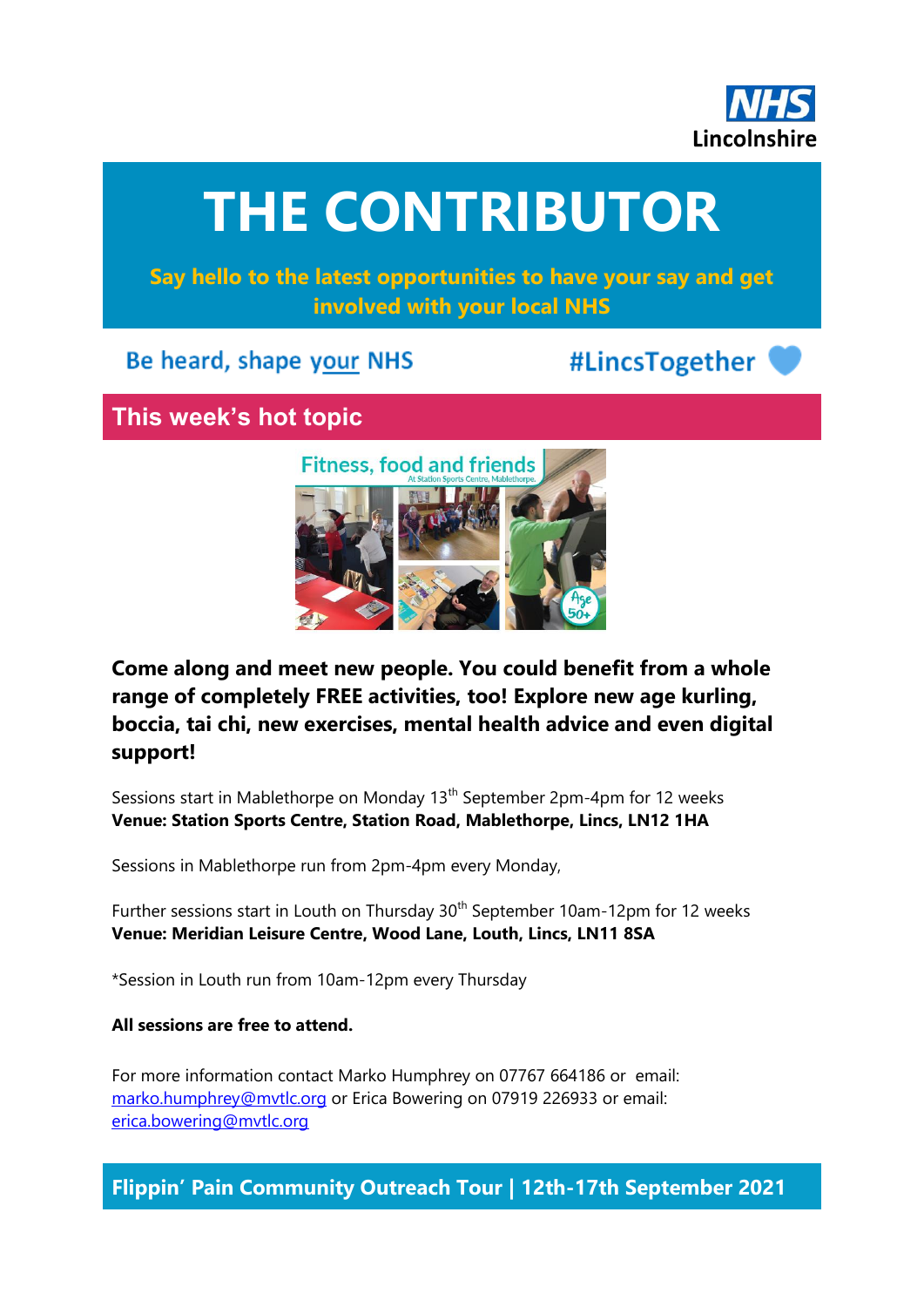

This September, Flippin' Pain will embark on a world first Community Outreach Tour, right here in Lincolnshire. Renowned Pain Champions made up of pain scientists, healthcare professionals and patient advocates and keen cyclists, will be hopping on their bikes to take part in a peloton tour covering the length and breadth of the county. They will deliver the messages of the campaign to the people that need them most, via an array of free to attend public events.

Joining the riders will be our exciting pop up experience laboratory on wheels, the Brain Bus An immersive, interactive and attention grabbing spectacle inviting people to experience first-hand some of the mind blowing lesser known phenomena of pain science. The tour will stop off at a multiple locations across the county, inviting people from all walks of life including medical professionals and those with persistent pain and their family and peers, to engage with the campaign. By collaborating with local authorities, health and care organisations and charity partners, Flippin' Pain will achieve significant reach and deliver impactful change within the Lincolnshire community.

#### **Detail of all events including how to book a place via [flippinpain.co.uk/news-events](https://flippinpain.co.uk/news-events?fbclid=IwAR1QMLcO04ucEK9k7u_NkFo8RJK8mEVB6iHjEUS0nv_pRx1IGGLLKIdbb28)**

## **Have your say**



#### **Help improve support for autistic people and their carers in Lincolnshire**

The Lincolnshire Autism Partnership Board is asking autistic people, their families and carers for their views on how to ensure

the county is a place that respects all autistic people and offers them the right support at the right time.

The feedback will be used to shape Lincolnshire's new five-year All Age Autism Strategy and action plan, ensuring it addresses the concerns that are most important to autistic people and their families.

**To find more details on when the workshops are being held and how to book at place visit the website [here](https://www.lincolnshire.gov.uk/news/article/784/help-improve-support-for-autistic-people-and-their-carers-in-lincolnshire)**

**-------------------------------------------------------**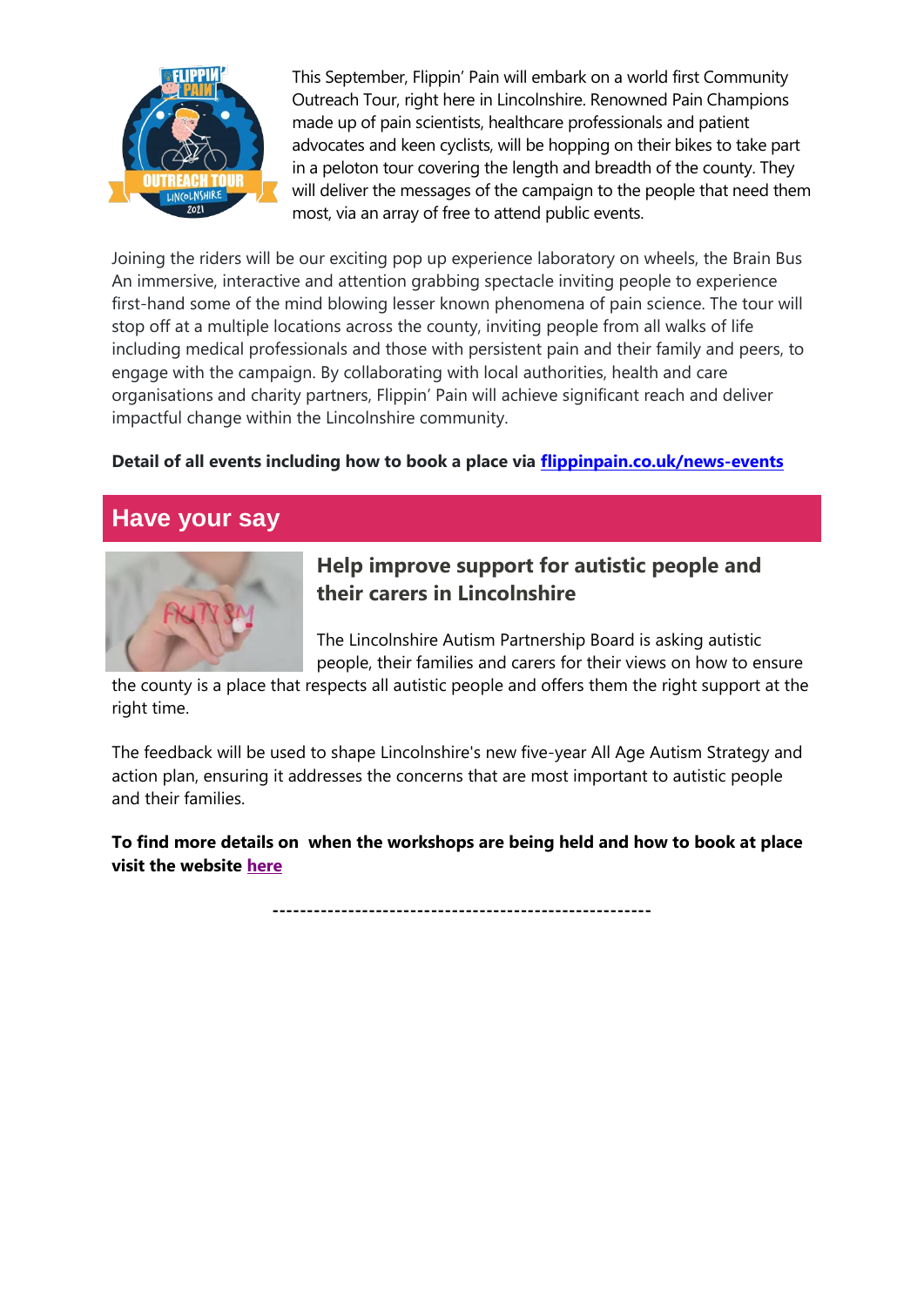

## **Tell us your views on future services at The Sidings Medical Practice**

We are starting a process to determine who the provider for the GP Practice will be from July 2022.

We will be holding two patient engagement **events to give patients an opportunity to shape services that are provided as part of the new c**ontract.

#### **You are invited to attend the following patient engagement events:**

 **Thursday, 16 September 2021**, 6:30pm – 8.00pm at The Sidings Medical Practice , 14 Sleaford Rd, Boston PE21 8EG

#### **[Complete our online survey here](https://nhslincolnshire.qualtrics.com/jfe/form/SV_cwti08wnNabKel8)**

#### **Be involved**

#### **We are still recruiting members for our Citizen Panel**

To register, or for further information, please click on the image below



## **Attend**

#### **Come along to upcoming CCG Listening Clinics**

CCG Staff will be holding informal and friendly Listening Clinics to gather your feedback and experiences on your local health services in the following locations:

#### **The New Coningsby Surgery**

**Monday, 27 September 2021 at 9.00 am—11.00 noon**

Alternatively, please leave your feedback via our online survey: The New Coningsby Surgery [Listening Clinic](https://nhslincolnshire.qualtrics.com/jfe/form/SV_4YgxyLVpgbJxRT8)

#### **Marisco Medical Practice**

**Thursday, 30 September 2021 at 10.00 am—12.00 noon**

Alternatively, please leave your feedback via our online survey**:** [Marisco Medical Practice](https://nhslincolnshire.qualtrics.com/jfe/form/SV_b8i4xXqwAhlc5xQ)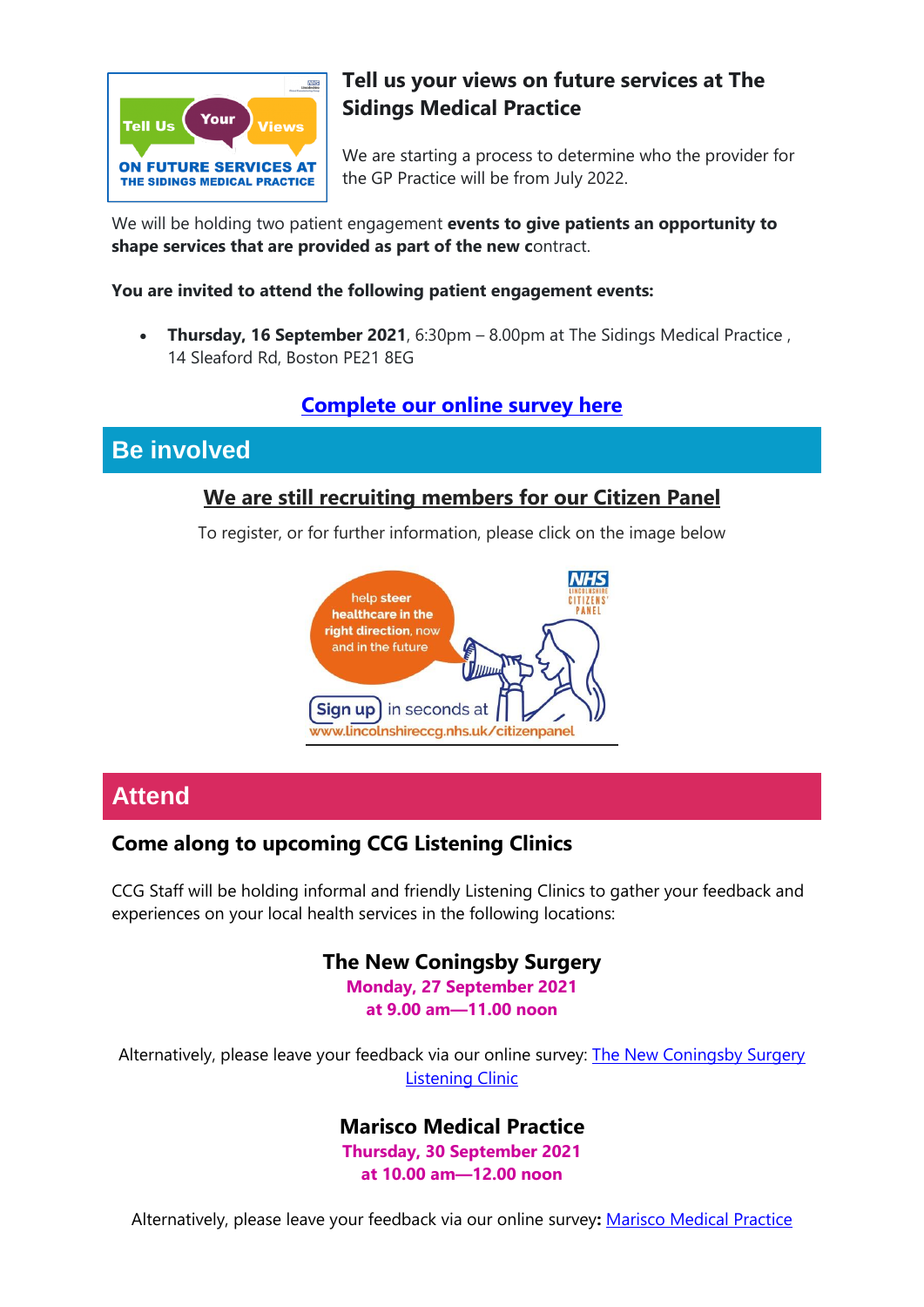For further information, please contact Nikki Pepper, Engagement Manager on **mobile:** 07814 226996 or **e-mail**: [lccg.involveus@nhs.net](mailto:lccg.involveus@nhs.net)

**-------------------------------------------------------**



## **Boston Primary Care Network and the Boston Neighbourhood Team - Community Event and Jobs Fayre 2021**

Come and meet community service providers from within the Boston neighbourhood. See what services are available and how they can help you.

**When: Thursday 23rd September, 2-7pm**

**Where: Fydell House, South Street, Boston, PE21 6HU**

*\*There will be many jobs advertised on the day and translator services available\**

**-------------------------------------------------------**

#### **NHS Lincolnshire CCG – Annual Public Meeting 2021**

Please join us for our 2021 Annual Public Meeting, where we will present the Lincolnshire CCG Annual Report and Accounts 2020/21 and discuss the work undertaken by the CCG over the previous year and highlight key priorities for the future.

The annual public meeting will held as a live event on Microsoft Teams. **[For details on how](https://lincolnshireccg.nhs.uk/event/annual-public-meeting-2021/)  [to join, visit the NHS Lincolnshire CCG website](https://lincolnshireccg.nhs.uk/event/annual-public-meeting-2021/)**



**-------------------------------------------------------**

#### **Lincolnshire Partnership NHS Foundation Trust (LPFT) – Annual Public Meeting**

Lincolnshire Partnership NHS Foundation Trust (LPFT) would like to invite you to attend this year's Annual Public and Members Meeting.

The event will take place on **Wednesday 29 September, 10am to 11.30am** 

As per last year we will again be hosting our Annual Public and Members Meeting virtually on Microsoft Teams and there is no need to pre-book.

**Simply join on the day using the following link: <https://bit.ly/LPFT-APM2021>**